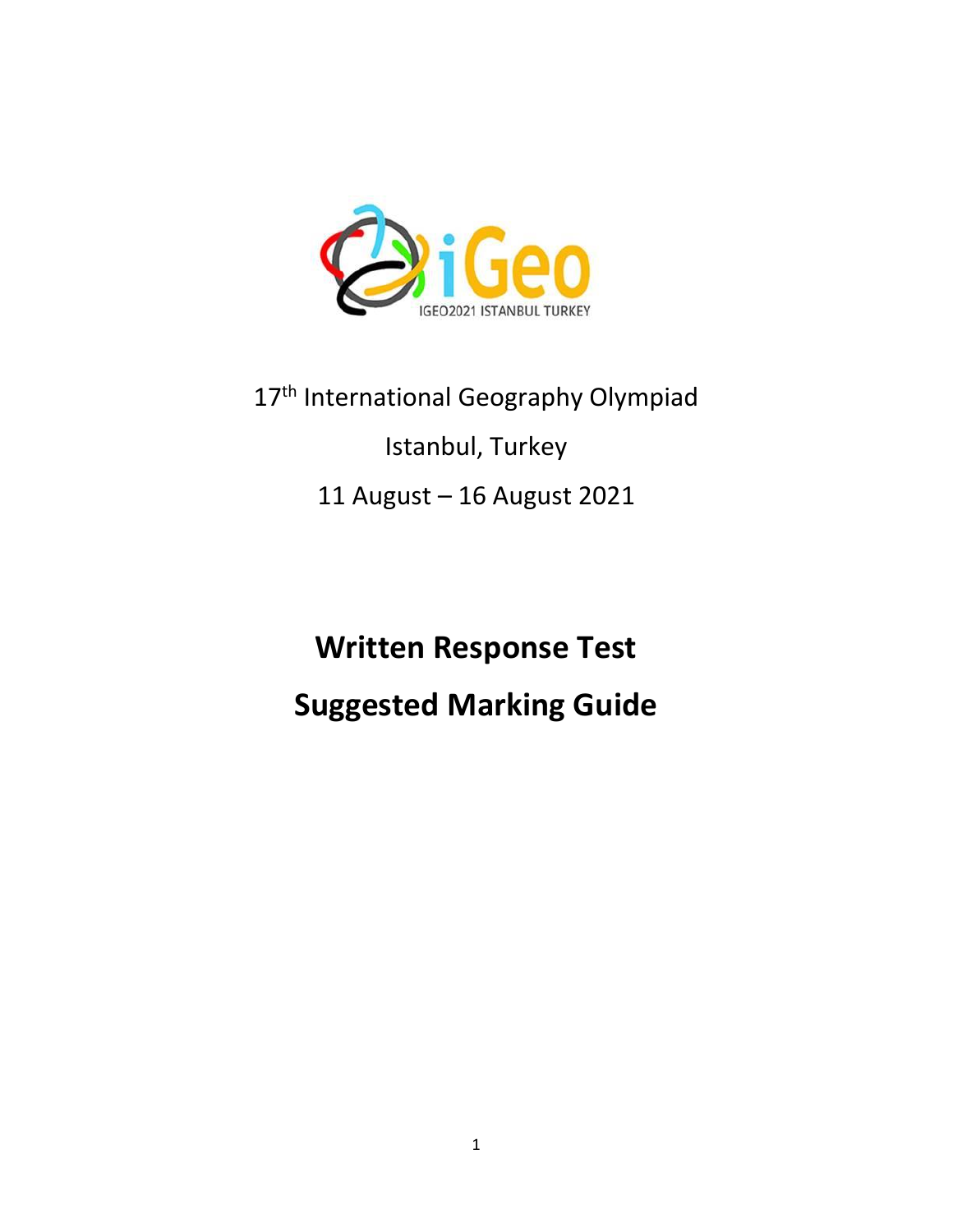# Note to WRT Markers

The mark for each question is given in the margin at the end of the question. There is a maximum of 15 marks for each section.

Students were informed to write their iGeo student number and fill in the page numbers and Section numbers at the bottom of each page.

Students were also informed that they should scan their documents in order of the page numbers.

Students not educated in English were allowed to use bilingual dictionaries during the test.

Time allocated: 150 minutes for students not educated in English. 120 minutes for students educated in English.

#### **Witten Response Test**

Contributions from: Croatia, Denmark, Finland and New Zealand Committee Convenor: Tan Li Ling (Singapore) Director of Tests: Shen Su-min (Taiwan/China-Taipei)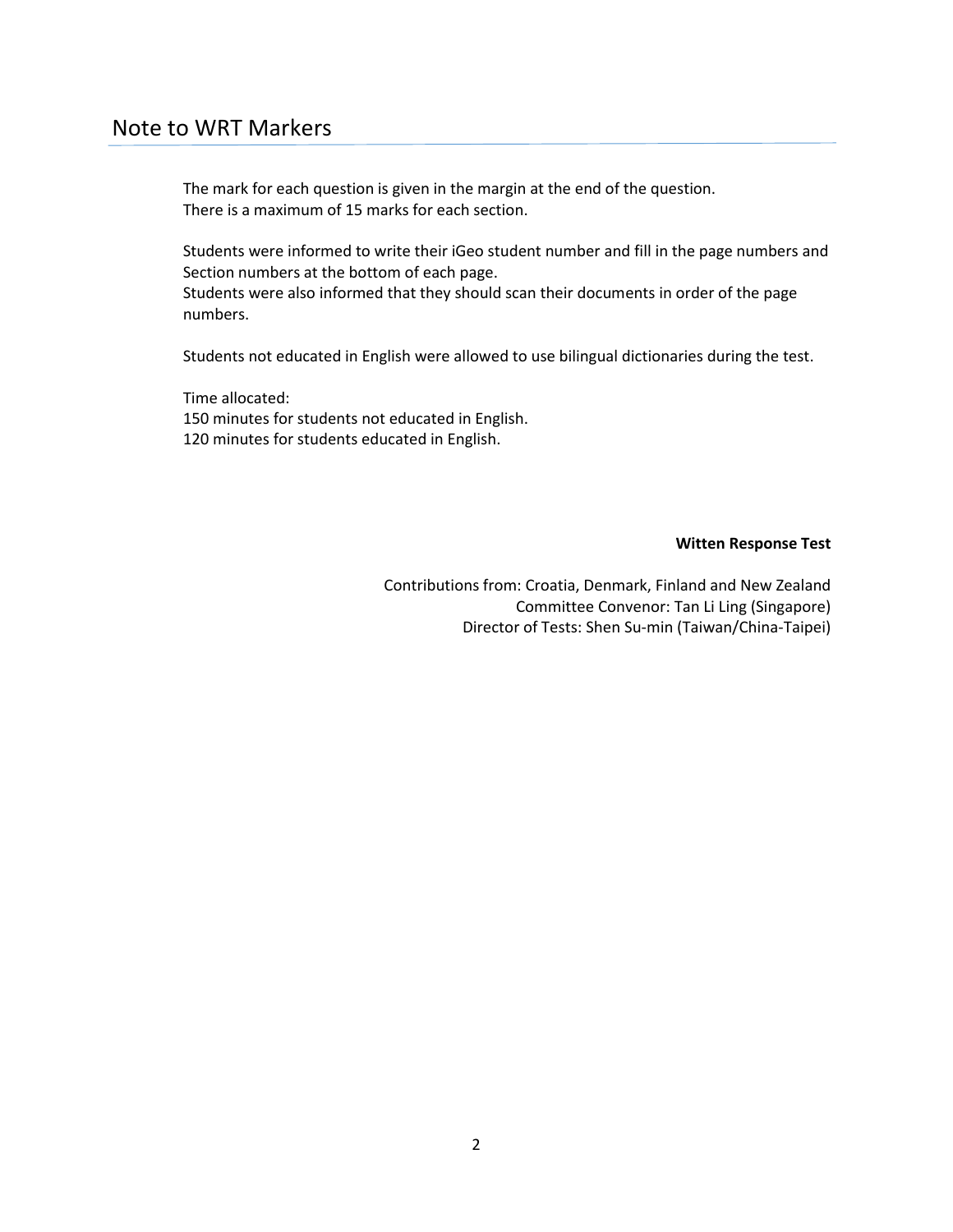#### **Section A: Suez Canal Blockage**

The container ship "Ever Given" was stuck in Suez Canal from 23<sup>rd</sup> to 29<sup>th</sup> March 2021. It was stated that the reasons for losing control of the ship were strong winds and a sandstorm. Resource A1 shows an image of the blockage taken from a satellite. Resource A2 shows the development of international maritime trade by cargo type in selected years. Resource A3 shows the leading 20 global container ports in 2018 and 2019.

| (a) | (i)  | Name the country where the Suez Canal is located.<br>Point marked.<br>Answer: Egypt                                                                                                                | $[0.5$ mark] |
|-----|------|----------------------------------------------------------------------------------------------------------------------------------------------------------------------------------------------------|--------------|
|     |      | Award 0.5 mark for answer.                                                                                                                                                                         |              |
|     | (ii) | Name the two seas which the Suez Canal connects.<br>Point marked.                                                                                                                                  | $[0.5$ mark] |
|     |      | Answer: Mediterranean Sea and Red Sea.                                                                                                                                                             |              |
|     |      | Award 0.5 mark if both seas are mentioned.                                                                                                                                                         |              |
| (b) |      | Using the Koppen climate classification, identify the climate of the region where the<br>Suez canal is in.<br>Point marked.<br>Answer: BWh or hot desert zone                                      | [1 mark]     |
|     |      |                                                                                                                                                                                                    |              |
|     |      | Award 1 mark if answer contains either BWh or hot desert zone.                                                                                                                                     |              |
| (c) |      | Explain why sandstorms might occur at the Suez Canal.<br>Point marked.<br>Suggested answers:                                                                                                       | [2 marks]    |
|     |      | Desert (arid) climate - e.g. Location in constant high pressure areas, where<br>cyclones cause strong pressure gradients and thunderstorms with increased<br>wind speed over a large area.         |              |
|     |      | Subtropical maximum – e.g. Constant high pressure with subsidence of air that<br>$\bullet$<br>can create intensive pressure gradient in contact with cyclones, with few or no<br>precipitation.    |              |
|     |      | Small amount of vegetation $-$ e.g. Due to arid climate amount of vegetation is<br>small so sand and dust are lifted from the bare ground to the atmosphere and<br>transported to large distances. |              |
|     |      | Award 2 marks for each explained reason; 1 mark for unexplained reason. Accept<br>any other relevant and correct answer.                                                                           |              |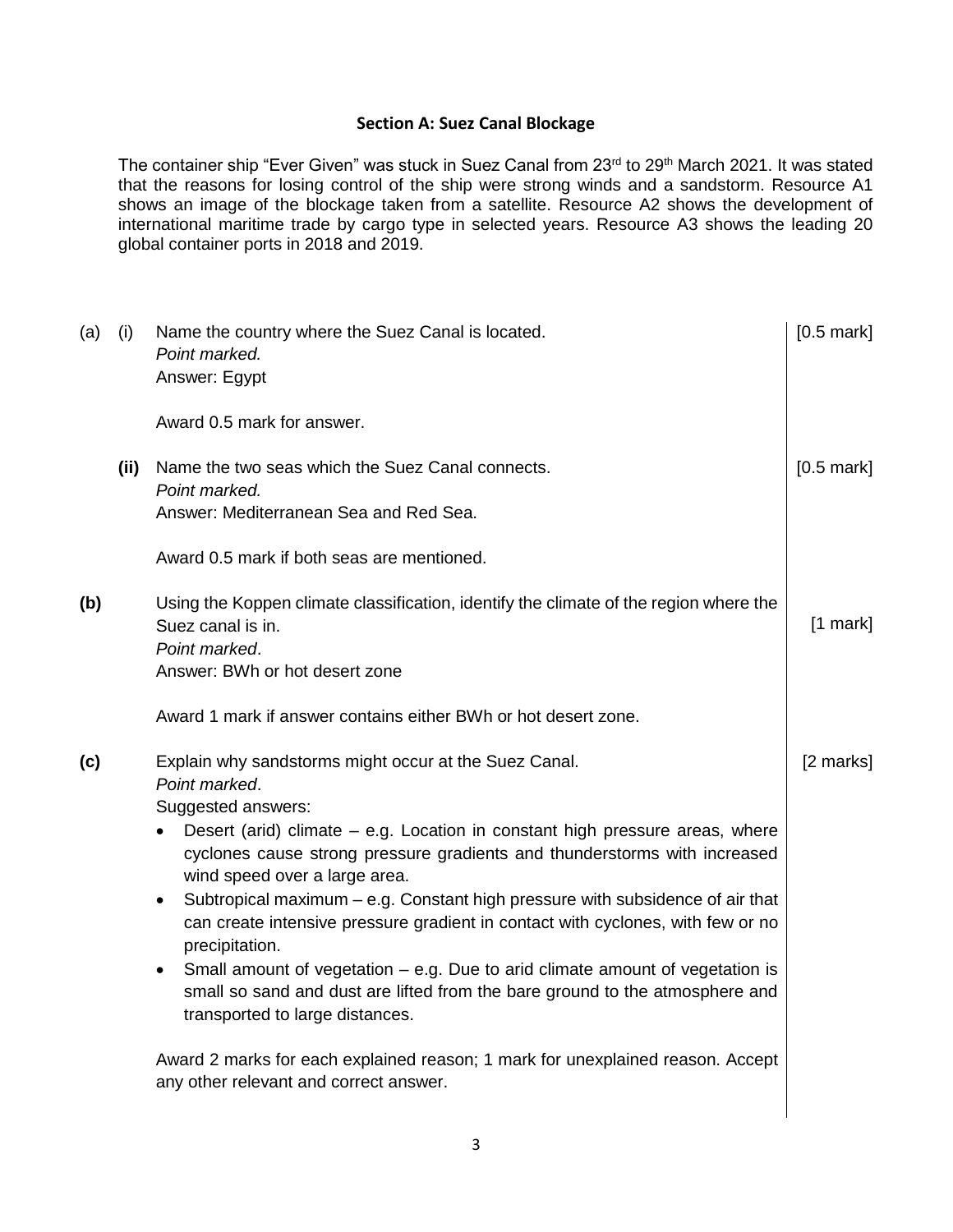| (d) | Explain two reasons why ships choose to ply the Suez Canal route, instead of taking<br>alternative routes to travel between East Asia and Europe.<br>Point marked.<br>Suggested answers:                                                                                                                                                                | [4 marks] |
|-----|---------------------------------------------------------------------------------------------------------------------------------------------------------------------------------------------------------------------------------------------------------------------------------------------------------------------------------------------------------|-----------|
|     | Suez route is shorter and requires less fuel (i.e. travel expenses are lower)<br>Shorter route saves fuel and it is more effective use for the ship<br>$\bullet$<br>Shorter route saves fuel and contributes to lower emissions of greenhouse<br>$\bullet$<br>gases                                                                                     |           |
|     | Suez Canal saves travel time 1-3 weeks compared to alternative<br>٠<br>Lower risks of environmental hazards, particularly circumnavigation Cape of<br>$\bullet$<br>Good Hope (due to strong winds and high waves)<br>Less risks for environmental hazards, especially circumnavigating Cape<br>$\bullet$<br>of Good Hope is hazardous due to high winds |           |
|     | Award 2 marks for each explained reason; 1 mark for unexplained reason. Accept<br>any other relevant and correct answer.                                                                                                                                                                                                                                |           |
| (e) | Study Resource A2. Briefly explain three reasons why containers are used so<br>predominantly in global trade.<br>Point marked.<br>Suggested answers:                                                                                                                                                                                                    | [3 marks] |
|     | Containers are easy to transfer, as they are standardized and can be used<br>everywhere in the world<br>Containers are quickly loaded and unloaded<br>$\bullet$                                                                                                                                                                                         |           |
|     | Containers can be transported easily using different means of transport<br>$\bullet$<br>(favourable for multi-modal transport) – e.g. container ships, trucks, trains,<br>airplanes                                                                                                                                                                     |           |
|     | Containers can be stacked easily which saves space<br>$\bullet$                                                                                                                                                                                                                                                                                         |           |
|     | Award 1 mark for each reason. Accept only the 1 <sup>st</sup> 3 written reasons by students.<br>Do not mark from 4 <sup>th</sup> reason onwards. No 0.5 marks given.                                                                                                                                                                                    |           |
|     | Accept any other relevant and correct answer.                                                                                                                                                                                                                                                                                                           |           |
| (f) | Study Resource A3. Explain two risks which the container transport industry might<br>face.<br>Point marked.<br>Suggested answers:                                                                                                                                                                                                                       | [4 marks] |
|     | Risks related to concentration of ports – a problem in one big port paralyzes the                                                                                                                                                                                                                                                                       |           |
|     | whole system of sea ports<br>Risks related to dependence of world's economy container transport -<br>problems in container transport can represent a threat to global economy                                                                                                                                                                           |           |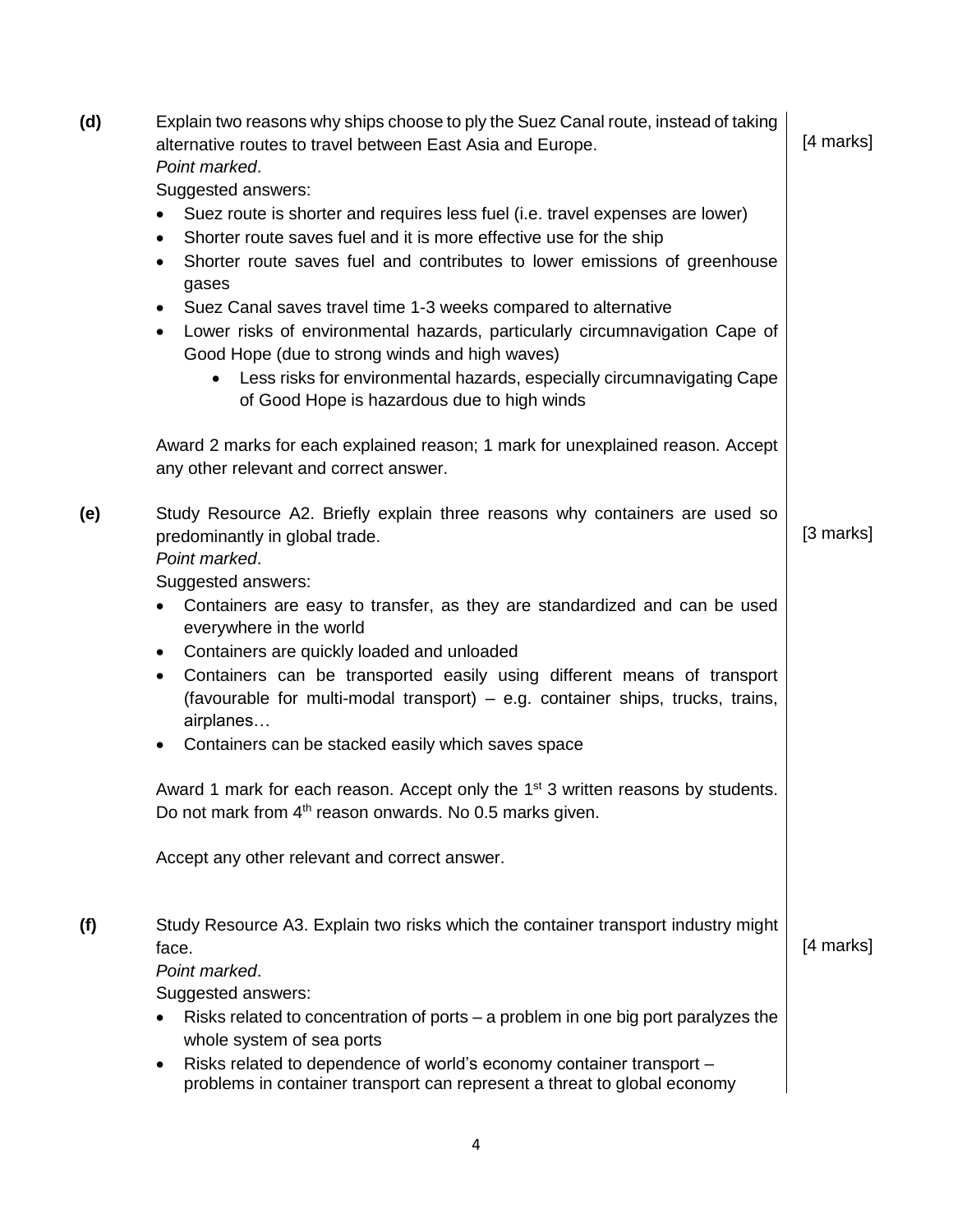- Risks related to dependence on only a couple of narrow straits and canals in container transport – e.g. Suez Canal, Panama Canal, Strait of Malacca, Strait of Hormuz, Bosphorus Strait
- Structural risks related to size of large vessel risk of getting stuck
- Risk of possible container shortage in Asia many goods are shipped outbound from Asia
- Vulnerability to geopolitical factors conflicts, terrorism, piracy, blocking routes for political reasons
- Vulnerability to cyber-attacks high dependence upon technology (navigation, management, control…)
- Vulnerability to natural hazards storms, hurricanes, tsunamis, floods, strong winds, high waves…

Award 2 mark for each explained risk; award 1 mark for unexplained risk (up to a maximum of 2 unexplained risks). No 0.5 marks awarded.

Accept any other relevant and correct answer.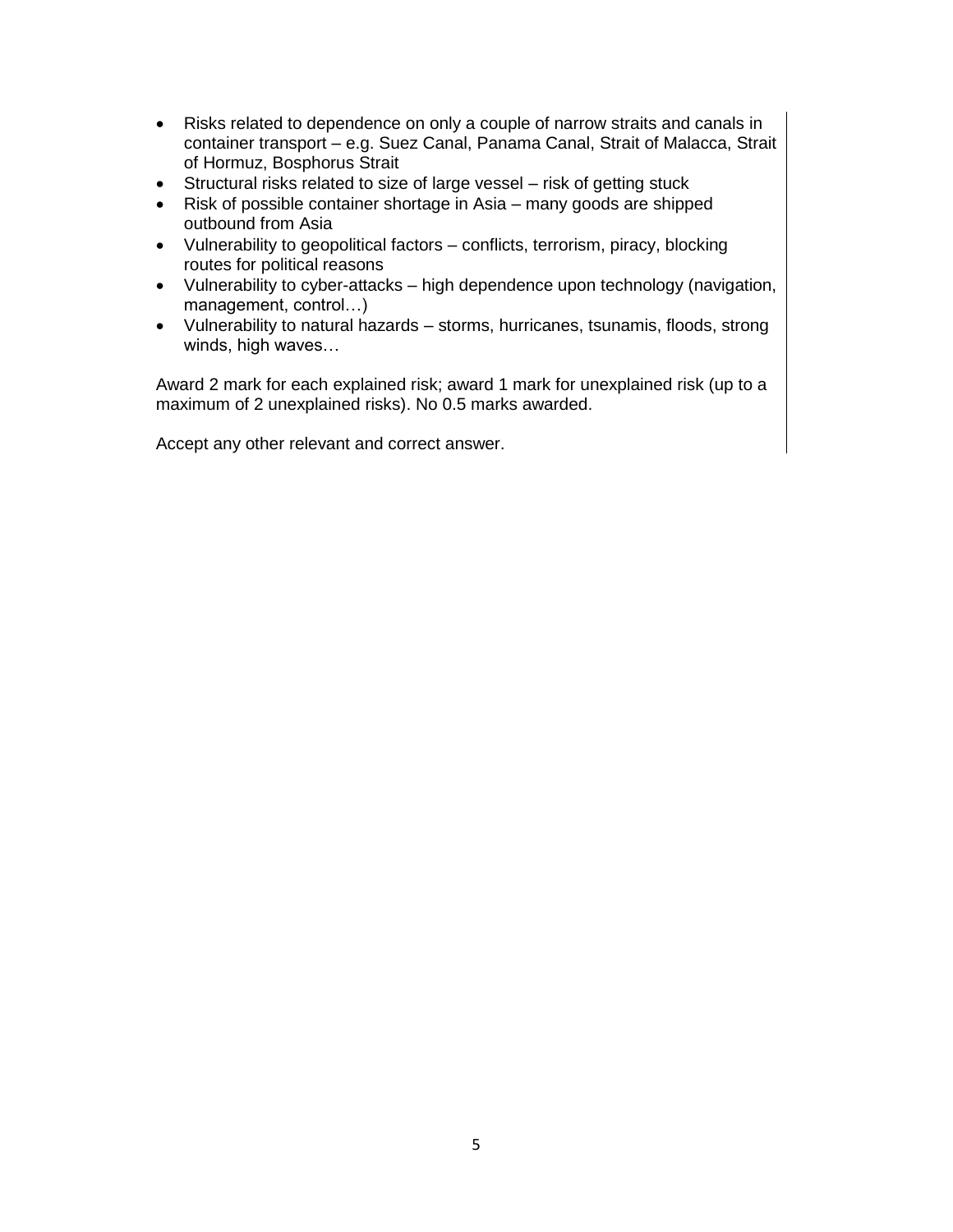#### **Section B: Energy Sources and Regenerative Cities**

Resource B1 shows world energy consumption from 1965 to 2015. Resource B2 shows primary production of energy from renewable sources from 1990 to 2015. Resource B3 shows Cambodia's energy mix in 2011. Resource B4 shows the Vertical Forest in Italy. Resource B5 shows the Bullitt Centre in Seattle with photovoltaic cells on its roof.

| (a) | Study Resource B1. Briefly explain two ways in which the trends observed in<br>Resource B1 might differ between more economically developed countries and less<br>economically developed countries.<br>Point marked.<br>Suggested answers: | [2 marks] |
|-----|--------------------------------------------------------------------------------------------------------------------------------------------------------------------------------------------------------------------------------------------|-----------|
|     | Industrialization in the less developed countries that requires much energy (e.g.<br>China)                                                                                                                                                |           |
|     | De-industrialization and/or development of green industries in developed<br>$\bullet$<br>countries                                                                                                                                         |           |
|     | Growing population in developing countries (e.g. China, Southeast Asia, Africa,<br>$\bullet$<br>Latin America)                                                                                                                             |           |
|     | Growing middle class in developing countries that uses more energy<br>$\bullet$                                                                                                                                                            |           |
|     | Fear of running out of fossil fuels in developed countries<br>$\bullet$<br>Growing awareness on pollution and climate change caused by human activities<br>$\bullet$                                                                       |           |
|     | in developed countries                                                                                                                                                                                                                     |           |
|     | Investments into renewable energy sources in developed countries                                                                                                                                                                           |           |
|     | Using low-energy devices and vehicles in developed countries due to strict<br>$\bullet$<br>regulations and efforts to achieve zero carbon emissions                                                                                        |           |
|     | Award 1 mark for each reason. No 0.5 mark awarded.                                                                                                                                                                                         |           |
|     | Accept any other relevant and correct answer.                                                                                                                                                                                              |           |
| (b) | Study Resource B2. Describe the trends observed in the primary production of<br>energy from renewable sources from 1990 to 2015.<br>Point marked.<br>Suggested answers:                                                                    | [2 marks] |
|     | • Overall: total amount of energy from renewable sources has increased from<br>approximately 70 million metric tonnes of oil equivalent to approximately 205<br>million metric tonnes of oil equivalent.                                   |           |
|     | The primary production of energy from wood & other solid biofuels remains the<br>$\bullet$<br>largest from 1990 to 2015.                                                                                                                   |           |
|     | The significance of wind power is relatively more recent, with increasing<br>$\bullet$<br>production of energy from mid-1990s onwards.                                                                                                     |           |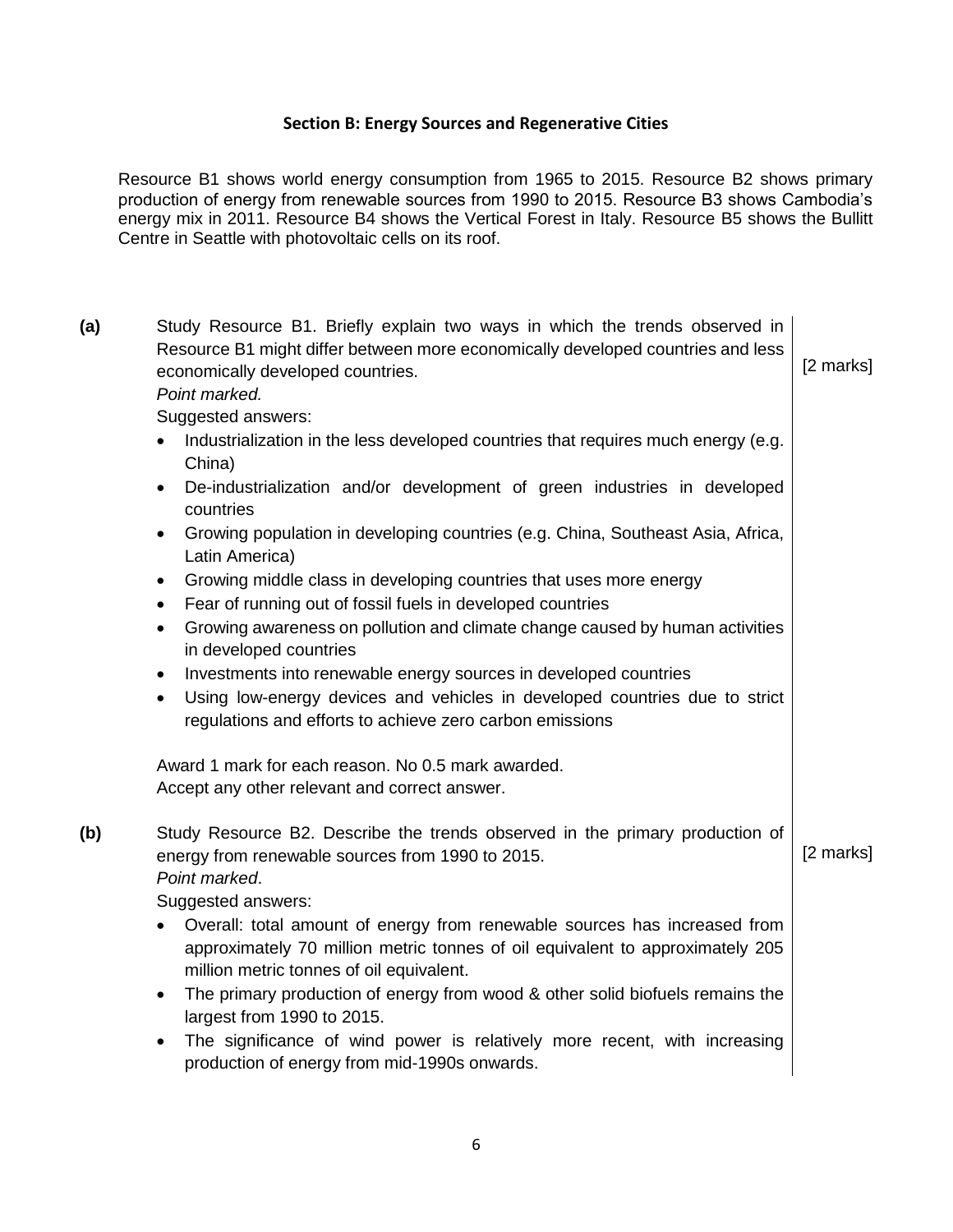- The significance of liquid biofuels is relatively more recent, with increasing production of energy from mid-1990s onwards.
- The significance of solar energy is relatively more recent, with increasing production of energy from mid-1990s onwards.
- Production of energy from geothermal energy has seen the smallest increase since 1990.
- Production of energy from hydropower is relatively unchanged since 1990.
- In 1990, there were about 5-6 sources of energy, as compared to 8 sources in 2015.

Award 0.5 mark for each description.

Accept any other relevant and correct answer.

**(c)** Study Resource B2. Explain the socio-economic and environmental impacts of using renewable energy sources. The same state of the state of the state of the state of the state of the state of the state of the state of the state of the state of the state of the state of the state of the state of the

## *Point marked*.

Suggested answers:

#### **Positive environmental impacts:**

- Lower air pollution (compared to fossil fuels) (e.g. solar energy)
- Lower emission of greenhouse gases (e.g. in hydroelectric energy)
- No need for environmental degradation due to mining (e.g. coal)
- Use of resources available in unlimited amount (e.g. sun, wind, waves)
- Lower carbon emissions and potentially positive impact to climate change
- Use of water reservoirs in flood control, recreation, agricultural irrigation

# **Negative environmental impacts**:

- Need for large areas for building water reservoirs required for hydroelectric plants
- Environmental and landscape degradation in mountain areas and valleys used as water reservoirs
- Disruptions in wildlife (e.g. wind turbines and bird migration)
- Change in natural water cycles when building dams leading to erosion, loss of fertile mud
- Dams represent barriers for wildlife migration
- Use of hazardous materials in manufacturing (e.g. solar power)
- Need for large amount of water (e.g. in geothermal or biomass plants)
- Emission of hazardous and/or greenhouse gases (e.g. hydrogen sulphide, carbon dioxide, ammonia, methane, and boron in open-loop geothermal plants; biomass plants)
- Land subsidence in case of extracting geothermal water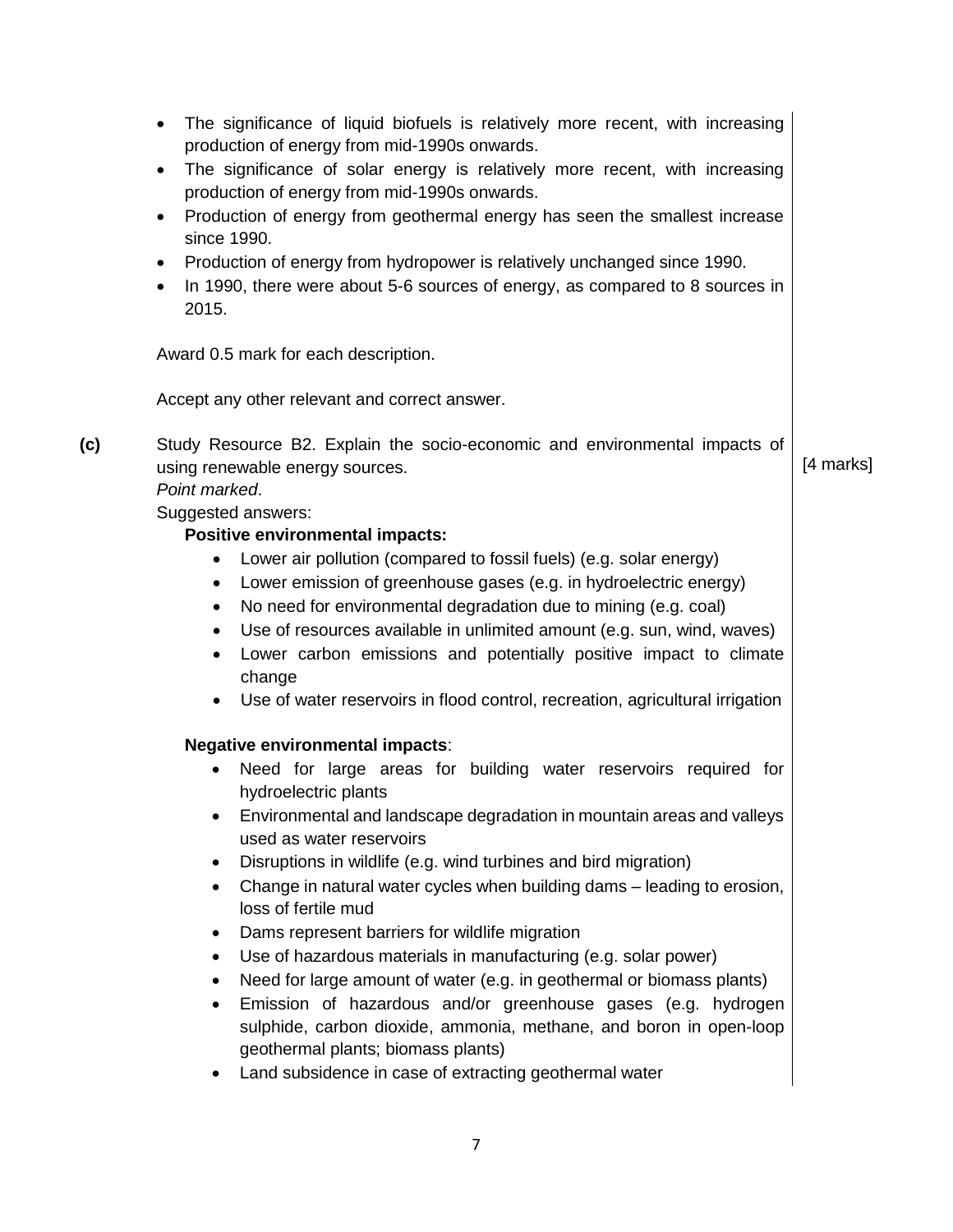• Increased earthquake risk in extracting geothermal water (due to high pressure close to main faults)

## **Positive socio-economic impacts**:

- Increase in local employment related to new job opportunities in renewable energy projects and related industries (e.g. producing solar panels)
- A possibility to choose an energy source
- Use of local labour force, local materials, local shareholders and local services
- Producing energy at lower cost for consumers and increase of their purchase power
- Low impact on human health (small emissions of hazardous gases in most renewable sources)

# **Negative socio-economic impacts**:

- Land use issues/conflicts with other activities (e.g. wind power or solar plants vs agriculture)
- Displacement of people to build reservoirs for hydro plants
- Use of large agricultural land for production of plants used for biofuel instead for food
- Loss of valuable agricultural land for food production
- High investments and maintenance costs (e.g. in solar plants)

Award 1 mark for each impact mentioned. Students must mention at least 1 socioeconomic or environmental impact to score full 4 marks.

Accept any other relevant and correct answer.

**(d)** Study Resource B3. Explain two issues that may affect the sustainability of Cambodia's energy supply. The same of the state of the state of the state of the state of the state of the state of the state of the state of the state of the state of the state of the state of the state of the state of th

*Point marked*.

Suggested answers:

- Increasing urbanisation and population growth that can result in more demand for electricity. There will be pressure to increase energy supply to meet this rising demand. Resources can be depleted.
- Reliance on imported energy from conflict zones can lead to issues of energy security.
- Lack of suitable sites for dam building and further development of hydropower.
- Upstream use of (transboundary) rivers might affect hydropower supply.
- Climate change (in the long-run) could affect water supply which can affect hydropower supply.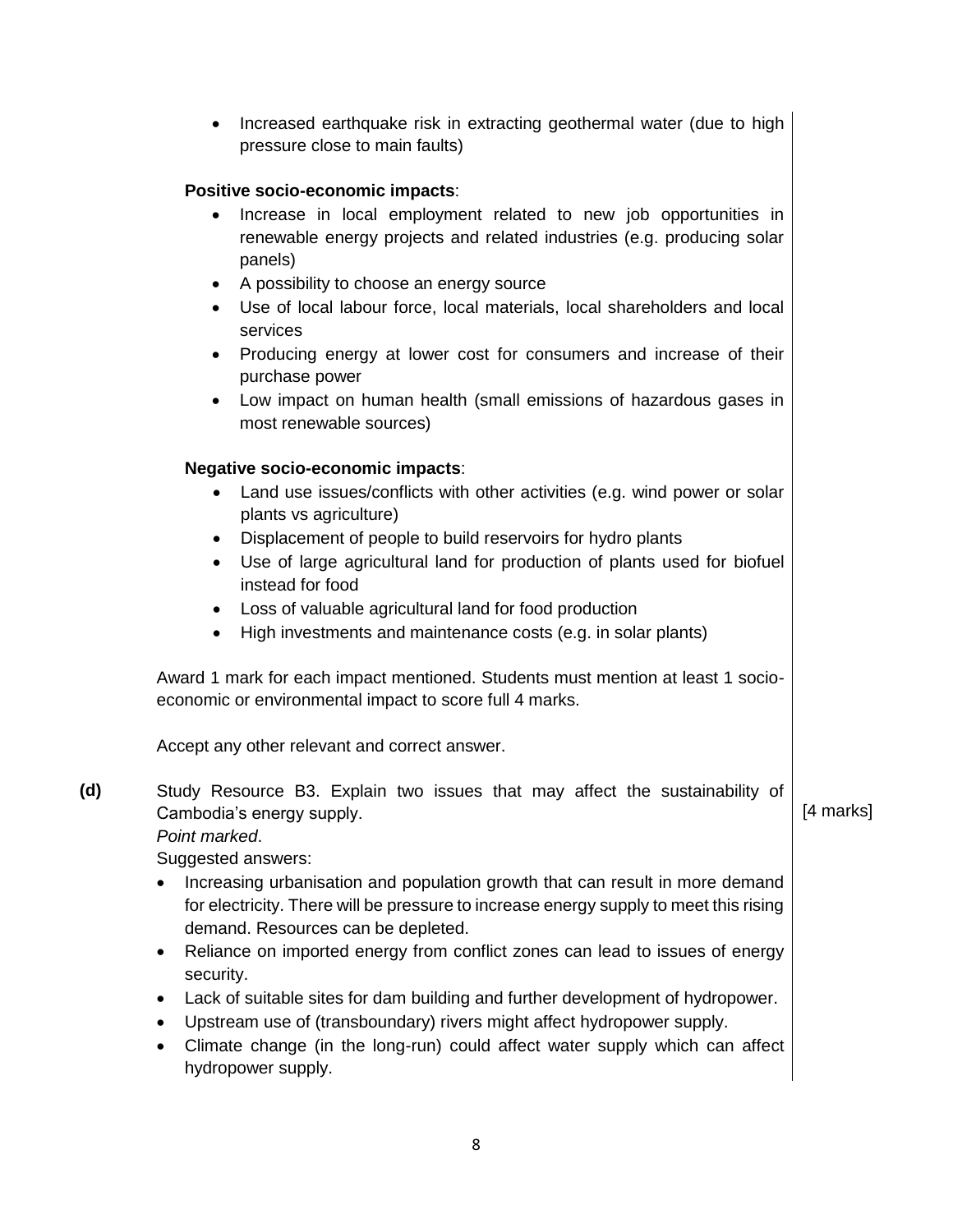- Governance issues (e.g. corruption, mismanagement, delays affecting energyrelated projects)
- Cost of exploration of fossil fuels as well as exploitation of fossil fuels may be unsustainable.
- Finite resources like coal and oil will deplete over time.
- Biomass includes burning plant matter for energy. This can potentially deplete forests/trees over time if used at an unsustainable rate.

Award 2 marks for each explained issue with data cited from B3; award 1 mark for unexplained issue without data. No 0.5 mark awarded.

Accept any other relevant and correct answer.

**(e)** Study Resources B4 and B5. Explain three ways in which these strategies can contribute to urban sustainability and liveability. **Example 20** and  $\begin{bmatrix} 3 \text{ marks} \end{bmatrix}$ 

*Point marked*.

Suggested answers:

- Less energy required for cooling e.g. Green walls and roofs absorb short-wave Sun radiation and reduce radiation penetrating to rooms.
- $\bullet$  Less energy required for cooling and heating  $-$  e.g. Due to use of building materials with better thermal isolation, less energy is required for cooling and heating.
- Better thermal comfort e.g. Vegetation on balconies blocks direct Sun and overheating, while good isolation prevents from rapid cooling.
- $\bullet$  Help to reduce heat islands in cities  $-$  e.g. Green buildings help cooling surrounding areas (similar to parks), as they emit less long-wave radiation (heat)
- $\bullet$  More comfortable living in touch with nature (biophilic design) e.g. People living in green buildings are in direct contact with nature, which affects positively their comfort
- Aesthetic values E.g. More attractive urban areas with lots of greenery compared to streets with no trees and bare building facades
- Contribution to zero carbon emissions E.g. Vegetation absorbs carbon dioxide produced in cities and helps to reduce its levels.
- Cities as nodes of production of energy E.g. Buildings produce energy from solar panels and sell surplus to the electrical system or other buildings.
- Production of clean energy  $-$  E.g. Buildings with solar panels produce electric energy, energy for heating and cooking with no carbon emissions.
- More efficient use of energy E.g. Buildings that produce energy are selfsustainable in terms of energy production and consumption.

Award 1 mark for each explained issue with clear reference to B4 and B5. No 0.5 mark awarded. Answers must link back to concepts of urban sustainability and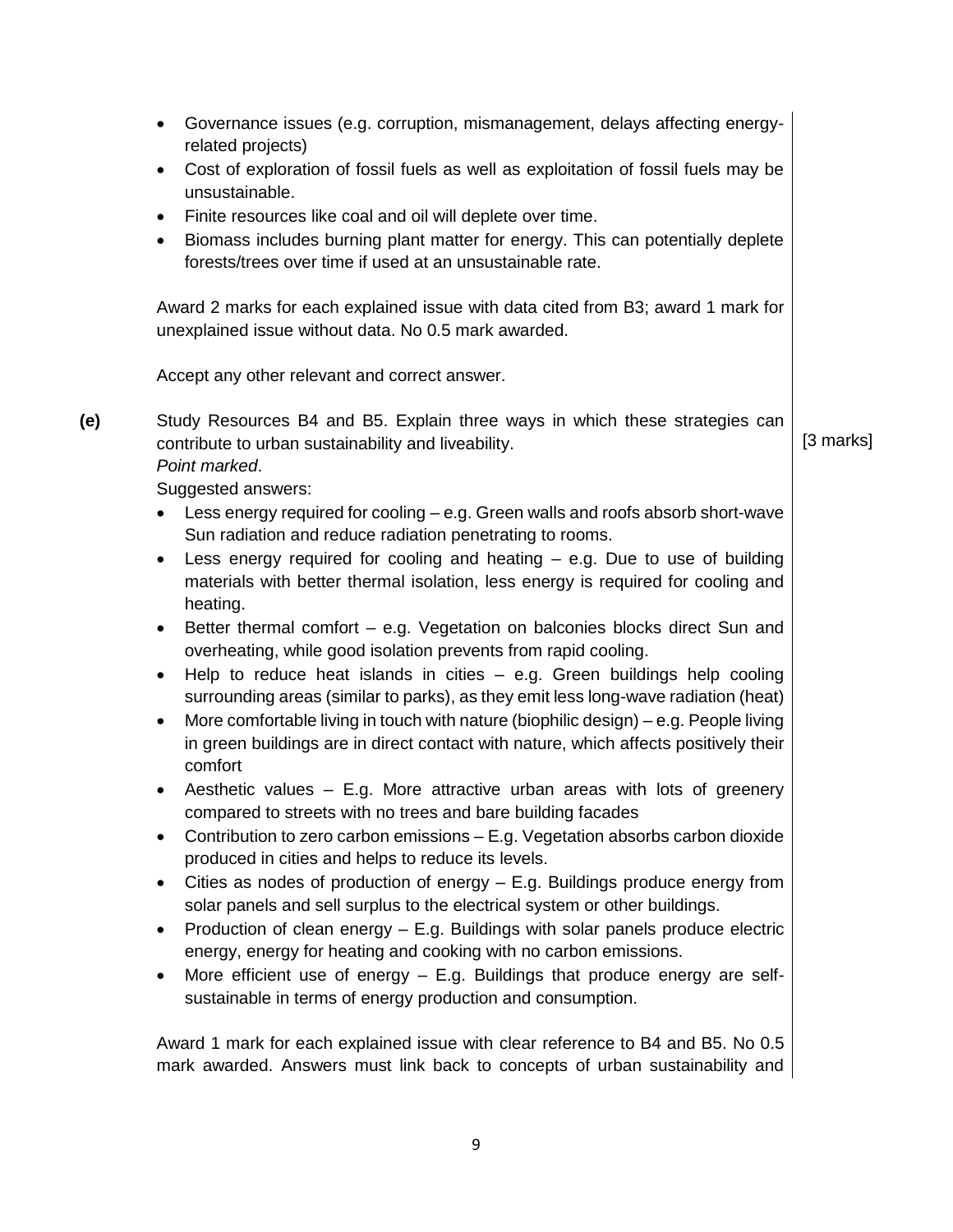liveability. Answers must be explained clearly. No marks awarded if student listed answers without explanations.

Accept any other relevant and correct answer.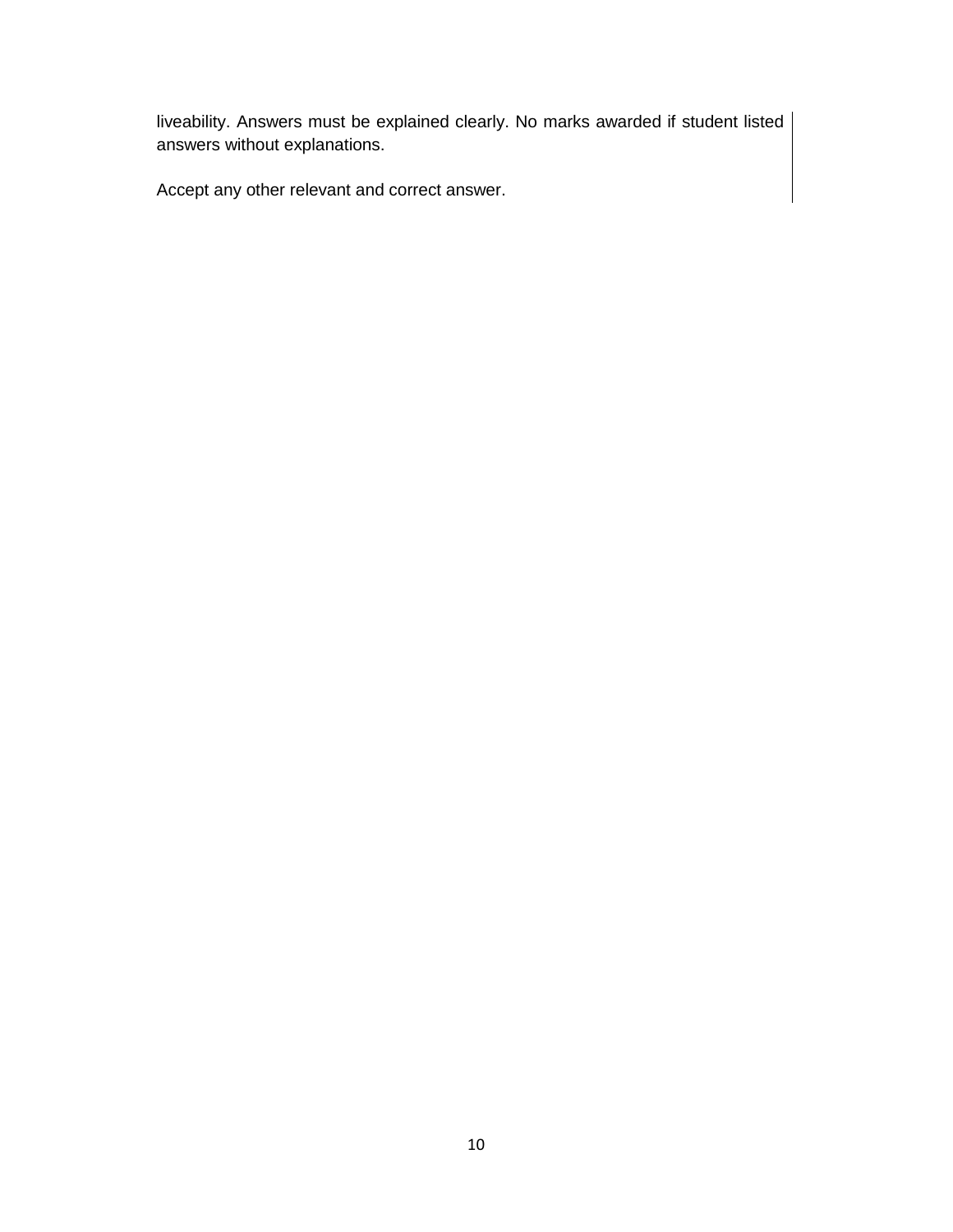# **Section C: The Arctic**

Resource C1 shows the Arctic Seasonal Ice Fluctuations between September 2019 and March 2020. Resource C2 shows the average monthly Arctic Sea Ice Extent from 1979 to 2017. Resource C3 shows the Arctic Daily Sea Ice Extent.

| (a) | Study Resource C1. List two countries which have a direct strategic interest in the<br>management of the Arctic's resources.<br>Point marked                                                                                                                                                             | $[1$ mark] |
|-----|----------------------------------------------------------------------------------------------------------------------------------------------------------------------------------------------------------------------------------------------------------------------------------------------------------|------------|
|     | Suggested answers:<br>• USA, Russia, Iceland, Norway, Canada, Greenland, Denmark                                                                                                                                                                                                                         |            |
|     | Award 0.5 mark for each country identified.                                                                                                                                                                                                                                                              |            |
| (b) | Study Resource C1. Describe the changes observed between September 2019 and<br>March 2020.<br>Point marked<br>Suggested answers:                                                                                                                                                                         | [2 marks]  |
|     | Large seasonal fluctuations in sea ice between March (maximum) and<br>September (minimum)                                                                                                                                                                                                                |            |
|     | The size and extent of sea ice in March covers almost the entire Arctic Ocean<br>$\bullet$<br>surrounding Russia, Canada, Alaska and Greenland. This decreases over the<br>following six-month time period to approximately a quarter of the March sea ice<br>area.                                      |            |
|     | Specific spatial patterns of the sea ice changes include ice bound areas in March<br>٠<br>such as the Bearing Sea, Hudson Bay, Sea of Okhotsk (Eastern Siberia),<br>Beaufort Sea, Baffin Bay, amongst others, becoming ice free in September.                                                            |            |
|     | Award 1 mark for each observation. No 0.5 mark awarded.                                                                                                                                                                                                                                                  |            |
|     | Accept any other relevant and correct answer.                                                                                                                                                                                                                                                            |            |
| (c) | Study Resource C2. Explain two reasons for the pattern shown in Resource 2.<br>Point marked.<br>Suggested answers:                                                                                                                                                                                       | [4 marks]  |
|     | Natural factors influencing sea ice extent include: naturally Warming climatic<br>cycle in the Holocene epoch, declining albedo feedback cycle warming the<br>planet = declining ice size and extent. Thinning of the sea ice cover may speed<br>up the declining over time of areas covered by sea ice. |            |
|     | Cultural factors influencing sea ice extent include: Anthropogenic climate<br>$\bullet$<br>change; human acceleration of the greenhouse effect, temperature and oceanic<br>warming associated with the above changes.                                                                                    |            |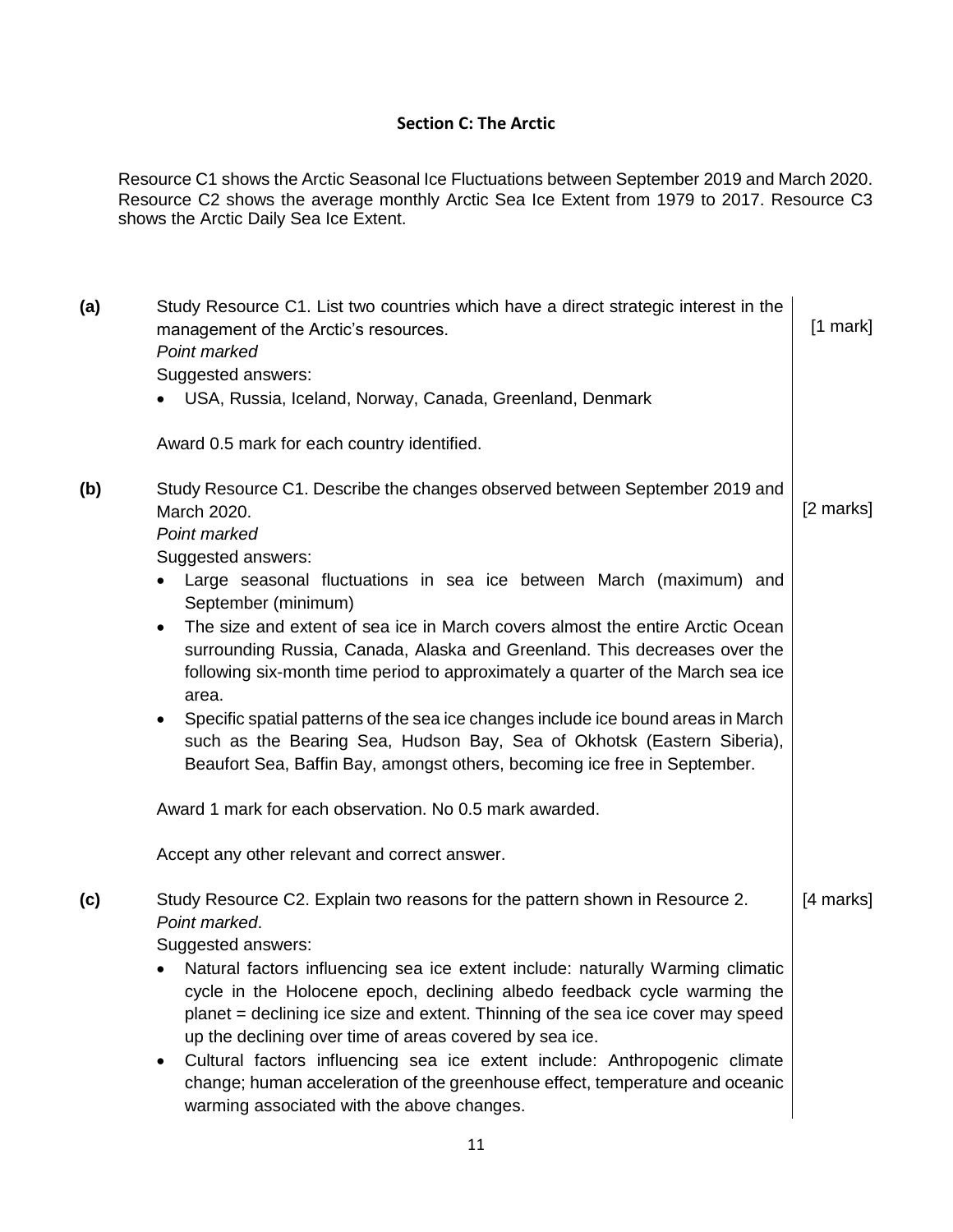|     | Award 2 marks for explained reason; award 1 mark for unexplained reason (up to a<br>maximum of 2 unexplained reasons).                                                                                                                                                                                                                                                                                                                                                                                                                                                                                                                                                                                                                                                                                                                                                                                                                                                                                                                                                                                                                                                                                                                                                                       |           |
|-----|----------------------------------------------------------------------------------------------------------------------------------------------------------------------------------------------------------------------------------------------------------------------------------------------------------------------------------------------------------------------------------------------------------------------------------------------------------------------------------------------------------------------------------------------------------------------------------------------------------------------------------------------------------------------------------------------------------------------------------------------------------------------------------------------------------------------------------------------------------------------------------------------------------------------------------------------------------------------------------------------------------------------------------------------------------------------------------------------------------------------------------------------------------------------------------------------------------------------------------------------------------------------------------------------|-----------|
|     | Accept any other relevant and correct answer.                                                                                                                                                                                                                                                                                                                                                                                                                                                                                                                                                                                                                                                                                                                                                                                                                                                                                                                                                                                                                                                                                                                                                                                                                                                |           |
| (d) | Study Resource C3. Explain why daily sea ice in the Arctic reaches its minimum<br>extent in September.<br>Point marked.<br>Suggested answers:<br>There is a lag time between the longest daylight months of June/July and their<br>associated inbound radiation/ warming and the gradual warming of the Arctic<br>Ocean and associated sea ice melt.<br>Heat capacity of water<br>$\bullet$<br>September is only month with above zero temperatures.<br>٠                                                                                                                                                                                                                                                                                                                                                                                                                                                                                                                                                                                                                                                                                                                                                                                                                                    | [2 marks] |
|     | Award 2 marks for explained reason. Award 1 mark for unexplained reason.                                                                                                                                                                                                                                                                                                                                                                                                                                                                                                                                                                                                                                                                                                                                                                                                                                                                                                                                                                                                                                                                                                                                                                                                                     |           |
|     | Accept any other relevant and correct answer.                                                                                                                                                                                                                                                                                                                                                                                                                                                                                                                                                                                                                                                                                                                                                                                                                                                                                                                                                                                                                                                                                                                                                                                                                                                |           |
| (e) | "An ice-free Arctic will bring about more positive impacts than negative impacts."<br>How far do you agree with this statement? Explain your stand.<br>Point marked.                                                                                                                                                                                                                                                                                                                                                                                                                                                                                                                                                                                                                                                                                                                                                                                                                                                                                                                                                                                                                                                                                                                         | [6 marks] |
|     | Suggested answers:<br><b>Positive effects:</b><br>An ice-free Arctic opens up opportunities for resource extraction such as<br>$\circ$<br>rare metals, natural gas and oil.<br>Provide a shorter shipping/trade route between Europe and Asia/ Pacific<br>$\circ$<br>Warmer sea and longer periods without sea ice opens up opportunities<br>$\circ$<br>for more agriculture in especially southern Greenland and other coast<br>near areas for growing vegetables such as potatoes, salad etc<br>More tourism which can bring in tourist dollars and job creation in tourism<br>$\circ$<br>industry<br>Changes in fishing industry could spur innovation in developing new<br>$\circ$<br>types of technologies/fishing vessels<br><b>Negative effects:</b><br>Decline of the ice bound habitat of species such as Polar Bears, seals,<br>$\circ$<br>different fish etc, accelerating extinction in areas and upcoming of new<br>species in area where they might disturb the ecosystem.<br>Possibly increases Geo-Political tensions over new ice-free fishing areas<br>$\circ$<br>and resource development opportunities.<br>Increased coastal erosion along ice free coasts;<br>$\circ$<br>Loss of traditional way of life/ food gathering of Inuit/ First Nations<br>$\circ$<br>Peoples. |           |
|     | 12                                                                                                                                                                                                                                                                                                                                                                                                                                                                                                                                                                                                                                                                                                                                                                                                                                                                                                                                                                                                                                                                                                                                                                                                                                                                                           |           |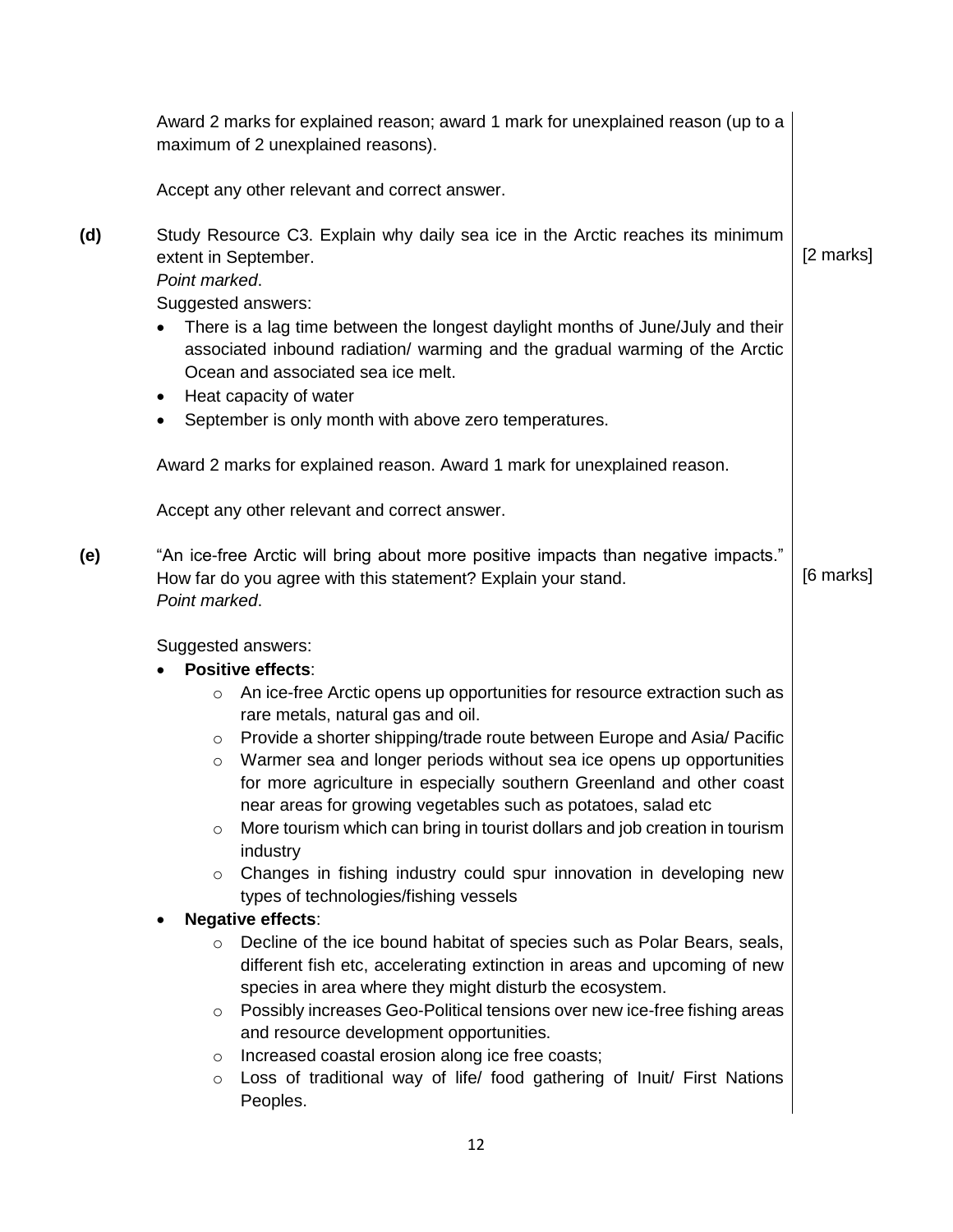- o In arctic areas the dependency in wintertime on getting fresh water from cutting ice bergs will decrease due to thinner sea ice not capable of holding a loader tractor
- o More tourism can harm the vulnerable ecosystem
- o Changes in fishing industry (e.g. need investment in new fishing vessels)

Award 2 marks for each explained impact; award 1 mark for each unexplained impact (up to a maximum of 3 unexplained impacts, i.e. maximum 3 marks). Students must include at least 1 positive or negative impact in answer to score full 6 marks.

Accept any other relevant and correct answer.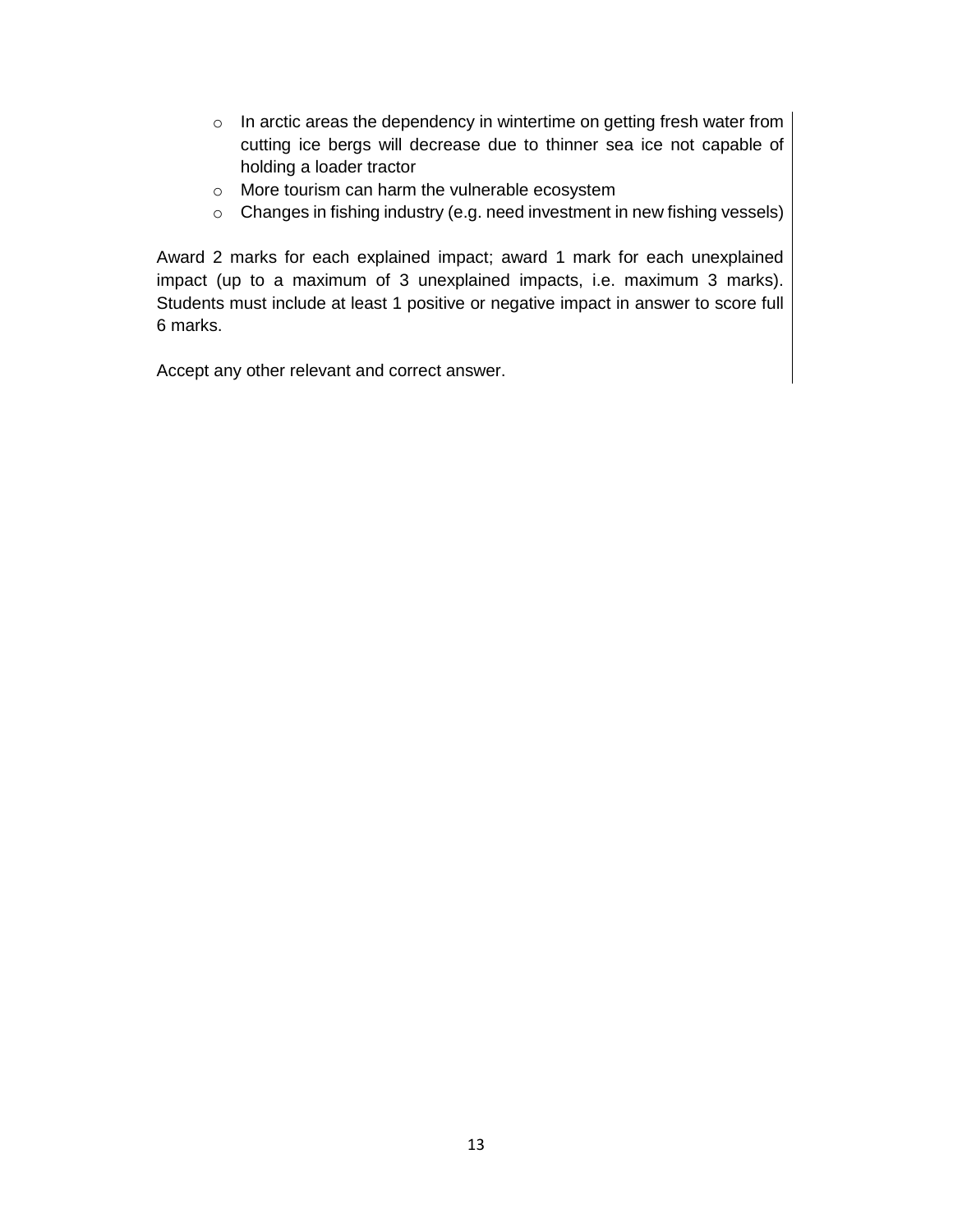## **Section D: Cruise Tourism**

Resource D1 shows the share of available beds on cruise ships in 2017 by major world regions. Resource D2 shows the trends in cruise tourism in 2018. Resource D3 shows information on passengers in the busiest Mediterranean cruise ports from 2013 to 2017.

| (a) | (i)  | Study Resource D1. Suggest two characteristics of the Caribbean region which might attract<br>tourists on cruise holidays.                                                                                                                                                                                                                                                                                                                                                                                    | [1<br>mark] |
|-----|------|---------------------------------------------------------------------------------------------------------------------------------------------------------------------------------------------------------------------------------------------------------------------------------------------------------------------------------------------------------------------------------------------------------------------------------------------------------------------------------------------------------------|-------------|
|     | (ii) | Point marked.<br>Suggested answers:<br>Relaxing<br>Relatively warmer climate<br>$\bullet$<br><b>Beaches</b><br>$\bullet$<br><b>Tropical landscapes</b><br>Scenic islands/archipelago<br>Coral reefs<br>$\bullet$<br>Cultural diversity/Latin culture<br>Bermuda Triangle<br>$\bullet$<br>Award 0.5 mark for each precise answer.<br>Accept any other relevant and correct answer.<br>Study Resource D1. Suggest two characteristics of the Alaskan region which might attract<br>tourists on cruise holidays. | [1          |
|     |      | Point marked.<br>Suggested answers:<br>Whale watching<br>Glaciers<br>$\bullet$<br>Scenic coasts<br>٠<br>Winter landscapes/cold climates which attract tourists from warmer climates<br>$\bullet$<br>Indigenous culture<br>$\bullet$<br>Polar lights<br>٠<br>Polar day<br>$\bullet$<br>Effects of climate change (related to melting ice)                                                                                                                                                                      | mark]       |
|     |      | Award 0.5 mark for each answer.<br>Accept any other relevant and correct answer.                                                                                                                                                                                                                                                                                                                                                                                                                              |             |
| (b) |      | Study Resource D2. Explain two reasons why North America and Europe are the main source<br>markets of cruise tourism.                                                                                                                                                                                                                                                                                                                                                                                         |             |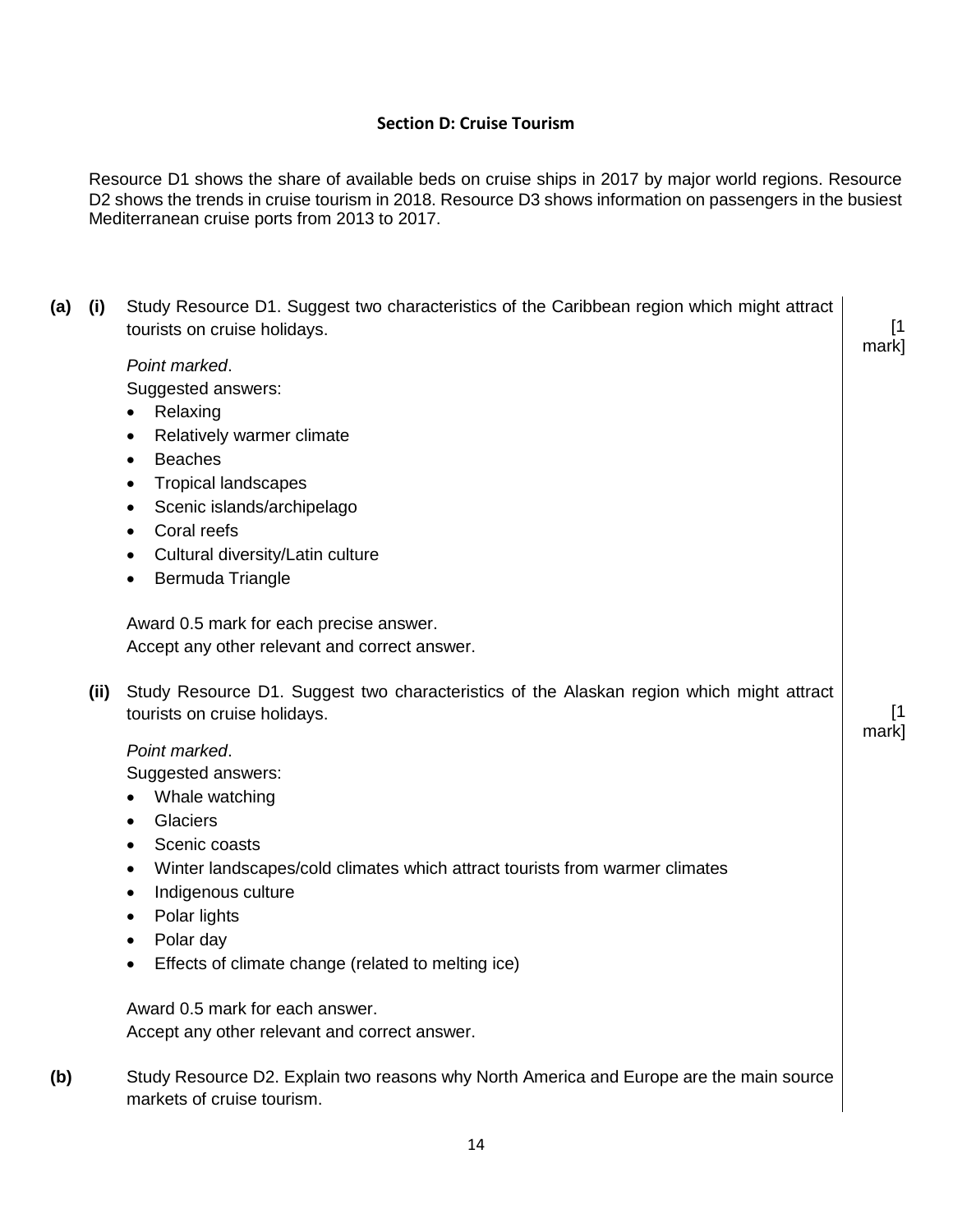#### *Point marked.*

Suggested answers:

- $\bullet$  High income e.g. There is a critical mass of people with rather high income that can afford travelling on cruises.
- Available time e.g. Better paid jobs and working regulations (particularly in Europe) leave people enough time to travel (as main holiday or short holidays).
- $\bullet$  High level of urbanization  $-$  e.g. Most people live in crowded cities, often facing pollution and without touch with nature and heritage, which increases their motivation to travel on the sea and visit natural and heritage areas.
- Multiple holidays e.g. Many frequent holiday makers in Europe and North America have multiple holidays throughout the year, due to high income and excellent air transport connections, with one of them including cruising.
- $\bullet$  Diversified supply in cruising tourism  $-$  E.g. Ships of various size and equipment, offering tourists different itineraries, themes and level of luxury, depending on their budget (from short party cruises to assisted living cruises).
- $\bullet$  Itineraries for all budgets  $-$  E.g. diversified itineraries include programs for tourists with different budget for travelling, from inexpensive classic mega-cruises to small luxury yachts.
- All-inclusive holidays where everything is paid at once E.g. Even non-experienced travellers can travel easy by paying the whole service at once, without having to worry about organizing all segments of their holidays.

Award 2 marks for each explained reason; award 1 mark for unexplained reason (up to a maximum of 2 unexplained reasons).

Accept any other relevant and correct answer.

**(c)** In cruise tourism, a home port is a port in which a cruise starts and ends, in which passengers embark and disembark. Explain 4 ways in which a city can become an ideal home port.

#### *Point marked*.

Suggested answers:

- Excellent transport connections by air (and additionally by trains and highways) with potential source markets
- Strategic position in an area with a high tourism demand
- Proximity to large and attractive destinations on the coast and inland
- High tourism supply in the port city for a large number of tourists accommodation for stays before embarking and/or after disembarking), restaurants, bars, shopping, sightseeing, culture
- Developed urban transport that connects the cruise port with other transport terminals (e.g., airport, train station…)

[4 marks]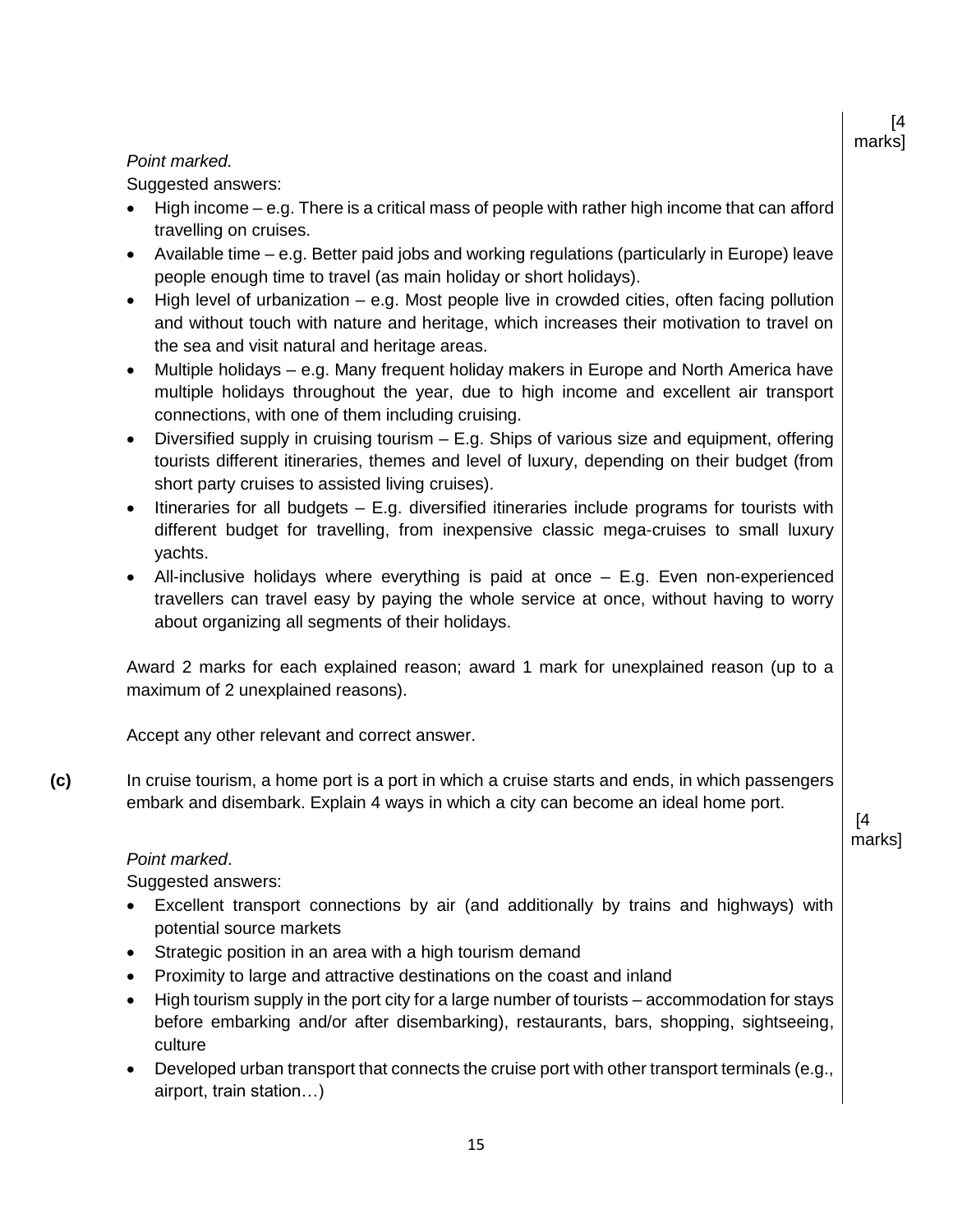- Desirable higher concentration of seaports nearby
- Availability of services needed for maintaining the ships (e.g., fuel, repairing, cleaning…)

Award 1 mark for each reason. No 0.5 mark awarded.

Accept any other relevant and correct answer.

**(d)** Study Resource D3. Use an appropriate data representation method to display the rate of change of cruise passengers from 2013 to 2017 (%). You should use the blank page provided in the Answer Booklet for this question. [5

#### *Point marked*. Suggested answer:



Award 2 marks for appropriate diagram; award 1 mark if student has chosen some sort of positive/negative bar or column diagram. It can be horizontal (as above) with positive and negative x-axis or vertical with positive and negative y-axis. Do not award any marks for any other type of diagram as it is not the most appropriate for the data and a key skill is for students to select the most appropriate type for the data.

Award 2 marks only for a diagram with values ordered from highest to lowest (or vice versa), with no empty space on axes and drawn using a ruler (or precisely by hand).

- 0.5 mark is subtracted if values are not ordered from highest to lowest (or vice versa)
- 0.5 mark is subtracted if there in empty space on x/y axis with no values (i.e. if the axis is longer than needed)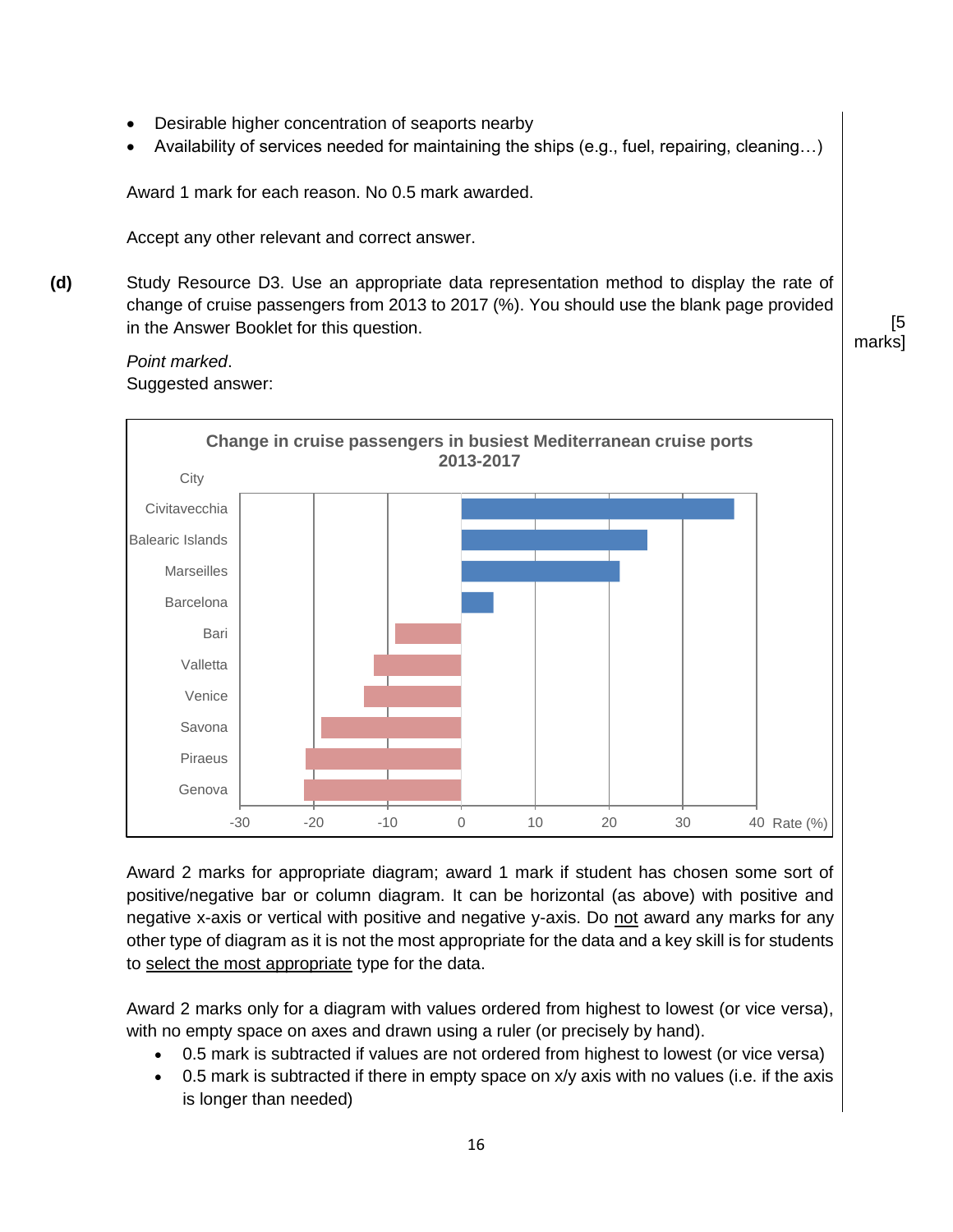0.5 mark is subtracted if the diagram is not drawn using a ruler or very precisely by hand

Award 0.5 marks for each of the following elements that have been drawn correctly:

- 0.5 mark for suitable title (must have reference to cruise passengers and either one of "Mediterranean cruise ports" (where) and/or "2013-2017" (when).
- 0.5 mark for the names of the cities on the y axis (or x axis on the column diagram). The general label "city" may be omitted. The label "city" can be above the city names or placed vertically to the left.
- 0.5 mark for the label "Rate (%)" on the x axis (or y axis on the column diagram). The label "Rate" may be omitted. The label can be in the same line as numbers or below.
- 0.5 mark for even scale on the axis with the percentage. Intervals of percentage have to be the same for positive and negative values.
- 0.5 mark for expressing positive and negative values in a different way (e.g. different colours of bars/columns for positive and negative values, different colour of values beside the bars/columns etc.).
- 0.5 mark for accurate plotting (check visually a couple of high and low values). Allow for small amounts of rounding to suit the scale.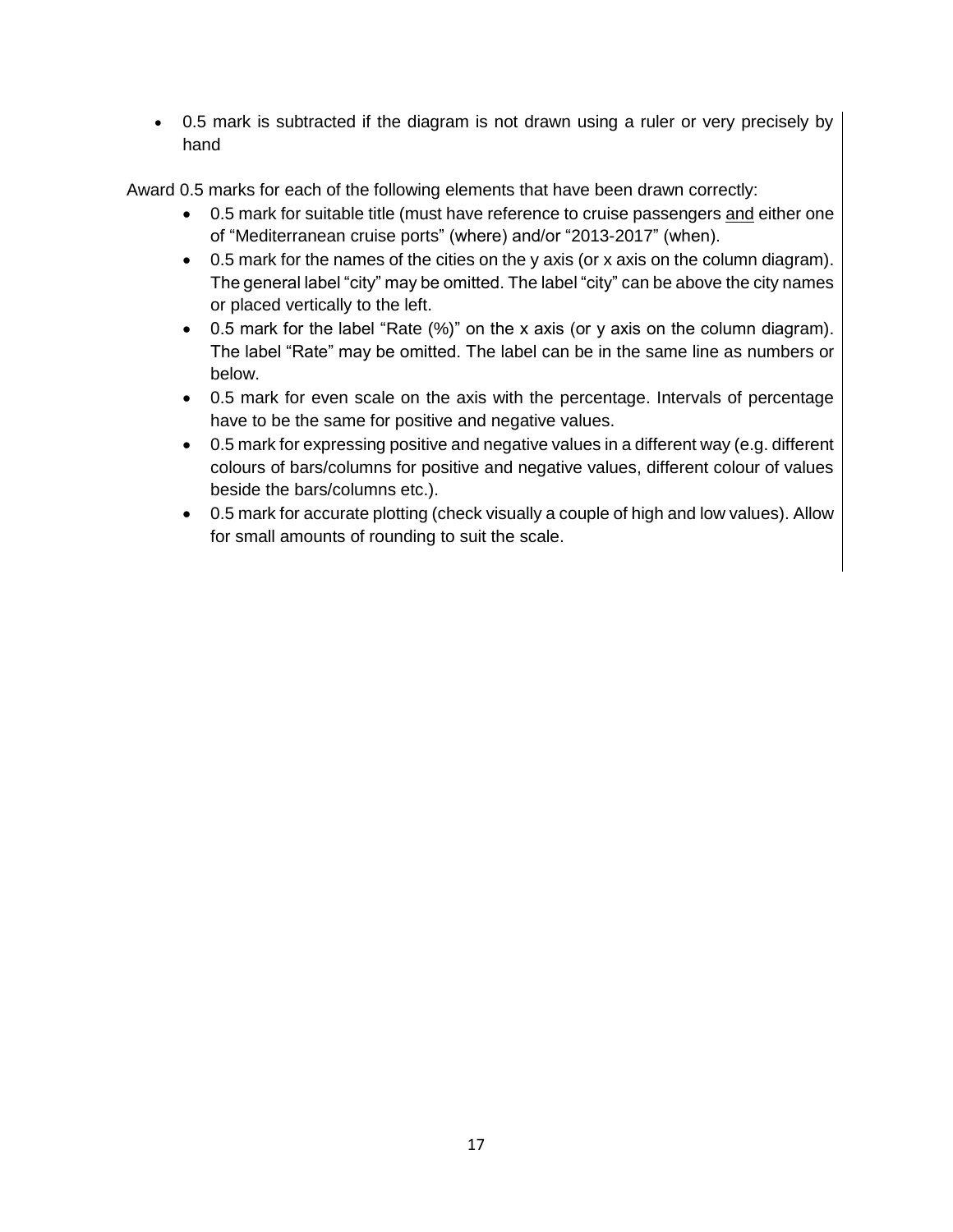#### **Section E: Rivers**

Resource E1 shows an idealised model of changes in channel variables along the Sutlej River in North India. Resource E2 shows load size in the Sutlej River. Resource E3 shows a fluvial landform and its fluvial feature. Resource E4 shows a fluvial landform.

| (a) | Study Resource E1. Describe the downstream changes in the channel variables.<br>Point marked.<br>Suggested answers:<br>Gradient decreases downstream<br>$\bullet$<br>Mean velocity increases downstream<br>$\bullet$<br>Mean channel depth increases downstream<br>$\bullet$<br>Mean channel width increases downstream<br>$\bullet$<br>Normal stream discharge increases downstream<br>$\bullet$<br>Award 2 marks for all 5 descriptions, 1.5 mark for 4 descriptions, 1 mark for 3<br>descriptions, 0.5 mark for 2 descriptions and 0m for 1 description.<br>Accept any other relevant and correct description.                                                                                                                                                       | [2 marks] |
|-----|-------------------------------------------------------------------------------------------------------------------------------------------------------------------------------------------------------------------------------------------------------------------------------------------------------------------------------------------------------------------------------------------------------------------------------------------------------------------------------------------------------------------------------------------------------------------------------------------------------------------------------------------------------------------------------------------------------------------------------------------------------------------------|-----------|
| (b) | Study Resource E1. Give reasons for the downstream changes in the channel<br>variables.<br>Point marked.<br>Award 0.5 mark for each of these (max 2 marks):<br>Either of these:<br>$\bullet$<br>Vertical distance vs horizontal distance (ie straight channels vs<br>$\bullet$<br>meanders) affect gradient<br>Change of relief (steep to flat) as river moves downstream<br>$\bullet$<br>decreases gradient<br>Inflow from tributaries increases width and/or depth (as they are separate<br>$\bullet$<br>lines in the graph) and/or discharge<br>Erosion increases width and/or depth<br>$\bullet$<br>Channel smoothness/roughness increases velocity<br>$\bullet$<br>Width and depth (channel shape/efficiency) increases velocity and/or<br>$\bullet$<br>discharge. | [2 marks] |
| (c) | Study Resource E2. Explain how load size can affect the types of fluvial<br>transportation processes present in the Sutlej River.<br>Point marked.<br>Suggested answer:                                                                                                                                                                                                                                                                                                                                                                                                                                                                                                                                                                                                 | [3 marks] |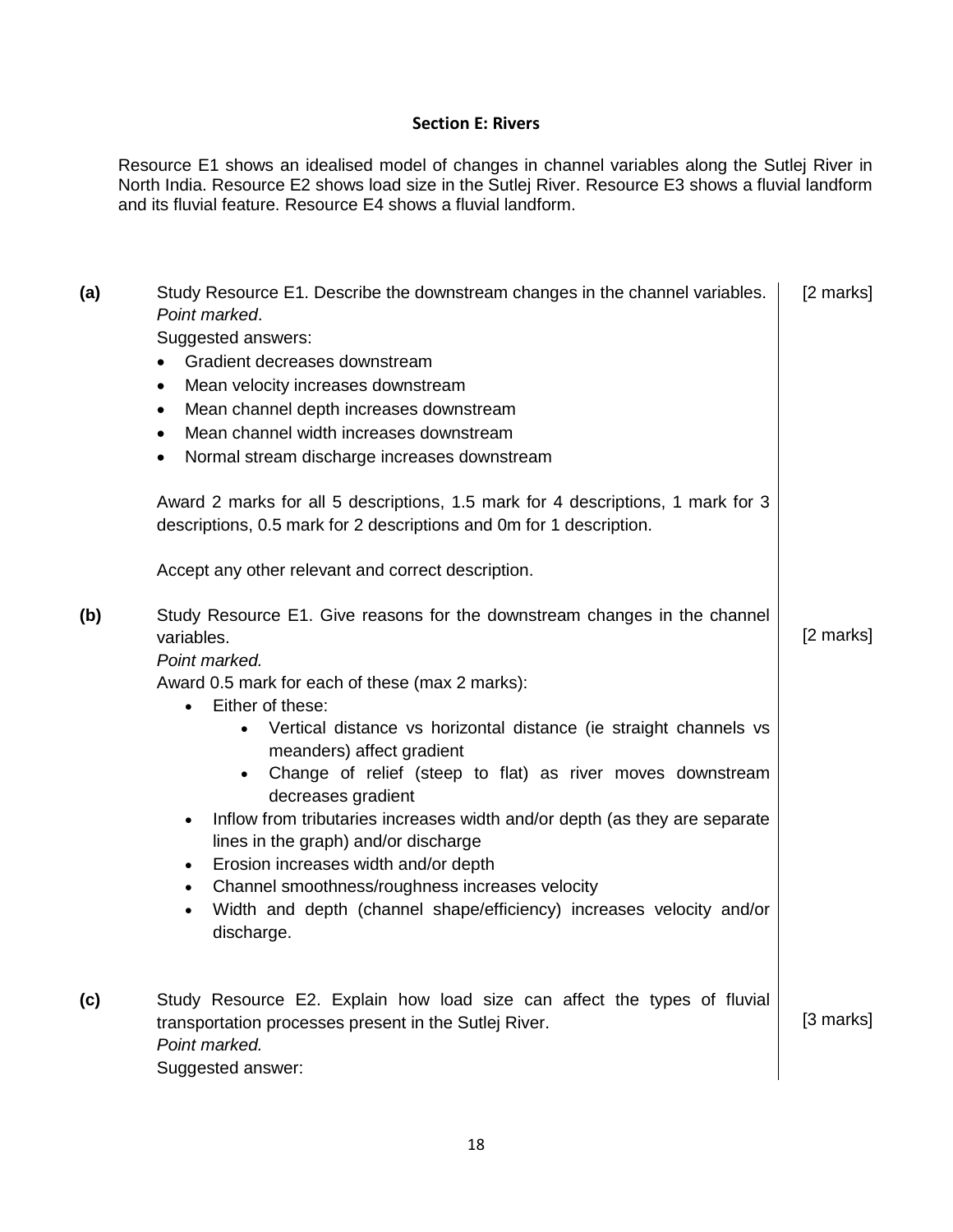|     |      | When energy levels are very high, large rocks and boulders can be<br>$\bullet$<br>transported. When energy levels are low, only small particles can be<br>transported (if any).<br>Coarser boulders and cobbles transported via traction which involves large<br>٠<br>boulders and rocks rolling along the river bed.<br>Pebbles and gravel will be transported via saltation which involves small<br>٠<br>pebbles and stones bouncing along the river bed.<br>Sand, silt and clay will be transported via suspension which involve fine, light<br>٠<br>material being carried along in the water.<br>Award 1 mark for each fluvial transportation method (in bold above) if mentioned<br>correctly with the appropriate type of load size. Award 1 mark if student explains |            |
|-----|------|------------------------------------------------------------------------------------------------------------------------------------------------------------------------------------------------------------------------------------------------------------------------------------------------------------------------------------------------------------------------------------------------------------------------------------------------------------------------------------------------------------------------------------------------------------------------------------------------------------------------------------------------------------------------------------------------------------------------------------------------------------------------------|------------|
|     |      | the effect of varying levels of river energy (as seen in the first bullet point above).                                                                                                                                                                                                                                                                                                                                                                                                                                                                                                                                                                                                                                                                                      |            |
| (d) | (i)  | Study Resource E3. Identify the fluvial feature identified as 'RF'.<br>Point marked.<br>Suggested answer:<br>• Oxbow lake                                                                                                                                                                                                                                                                                                                                                                                                                                                                                                                                                                                                                                                    | $[1$ mark] |
|     |      | Award 1 mark for answer. No 0.5 mark awarded.                                                                                                                                                                                                                                                                                                                                                                                                                                                                                                                                                                                                                                                                                                                                |            |
|     | (ii) | Study Resource E3. Explain the formation of this fluvial landform and its feature<br>'RF'.<br>Point marked.                                                                                                                                                                                                                                                                                                                                                                                                                                                                                                                                                                                                                                                                  | [4 marks]  |
|     |      | Award marks as suggested.                                                                                                                                                                                                                                                                                                                                                                                                                                                                                                                                                                                                                                                                                                                                                    |            |
|     |      | Suggested answer:                                                                                                                                                                                                                                                                                                                                                                                                                                                                                                                                                                                                                                                                                                                                                            |            |
|     |      | Depositional features such as riffles in a channel increases friction due to the<br>$\bullet$<br>presence of coarser materials and shallower waters. This reduces efficiency<br>as energy is lost to overcome the friction.                                                                                                                                                                                                                                                                                                                                                                                                                                                                                                                                                  |            |
|     |      | The river hence tries to flow around the riffles. This causes the thalweg to<br>٠<br>move towards the opposite bank. This flow increases the turbulence in the<br>river and results in helicoidal flow, which is a corkscrew like motion that is<br>instrumental in the process of meandering. (0.5 mark for mentioning both<br>thalweg and helicoidal flow)                                                                                                                                                                                                                                                                                                                                                                                                                 |            |
|     |      | At the outer bank, there are deeper waters and higher velocity. The high<br>٠<br>energy here results in the lateral undercutting of the bank due to erosion<br>processes such as hydraulic action and abrasion. (0.5 mark for mentioning                                                                                                                                                                                                                                                                                                                                                                                                                                                                                                                                     |            |
|     |      | erosion at outer bank)<br>This creates a concave shape and a steep river cliff (or river bluff). (0.5)<br>٠<br>mark for mentioning river cliff)                                                                                                                                                                                                                                                                                                                                                                                                                                                                                                                                                                                                                              |            |
|     |      | The helicoidal flow then moves the sediment from the outer bank to the inner<br>$\bullet$<br>bank where the river is much shallower and slower. Deposition hence<br>occurs here, forming a convex shape. Sediment deposits are sorted, with                                                                                                                                                                                                                                                                                                                                                                                                                                                                                                                                  |            |
|     |      |                                                                                                                                                                                                                                                                                                                                                                                                                                                                                                                                                                                                                                                                                                                                                                              |            |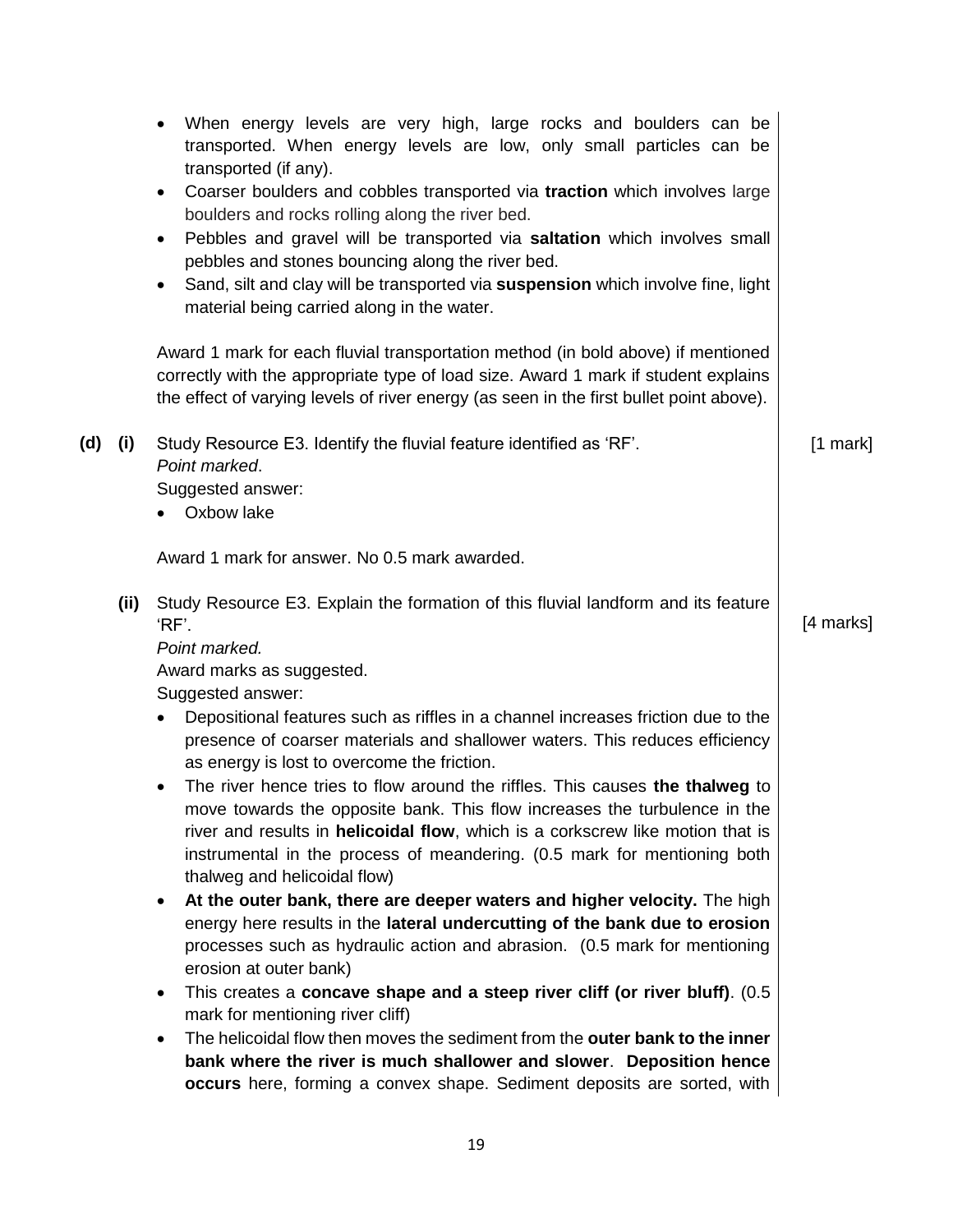coarser sediments nearer to the base of the slopes. (0.5 mark for mentioning deposition at inner bank)

- The deposits here accumulate to form **slip-off slope or point bar**. (0.5 mark for mentioning slip-off slope or point bar)
- The end result is an asymmetrical channel cross section where the slope is gentler on the convex bank and steeper on the concave bank.
- Continued erosion and deposition along the river causes the meander to migrate both laterally and downstream. The **meanders may also become more sinuous**. The deposition of alluvial sediment also results in aggradation on the floodplain. However, this may be confined in some meanders due to the presence of rocky outcrops or resistant valley walls, and also human structures like bridges or roads. (0.5 mark for mentioning that meanders can become more sinuous/migrates laterally)
- As erosion on the concave banks and deposition on the convex banks continue, **the neck of land between two meanders narrow**. Over time, this **neck of land is cut through** by lateral erosion or strong currents of high discharge during a flood. (0.5 mark for mentioning narrow neck of land which gets cut through)
- The river continues to take this new, shorter and straighter route and the meander loop called a cutoff is created. Eventually, **ongoing deposition on the banks of the channel seals off the cutoff from the river channel creating an ox bow lake**. The lake then dries up slowly, leaving behind a meander scar. (0.5 mark for cutoff is sealed off to form ox-bow lake)
- **(e)** Study Resource E4. Sketch and annotate the cross section 'AB' as shown in Resource E4. You should use the blank page provided in the Answer Booklet for this question.  $\begin{bmatrix} 3 \text{ marks} \end{bmatrix}$ *Point marked.* Suggested answer: